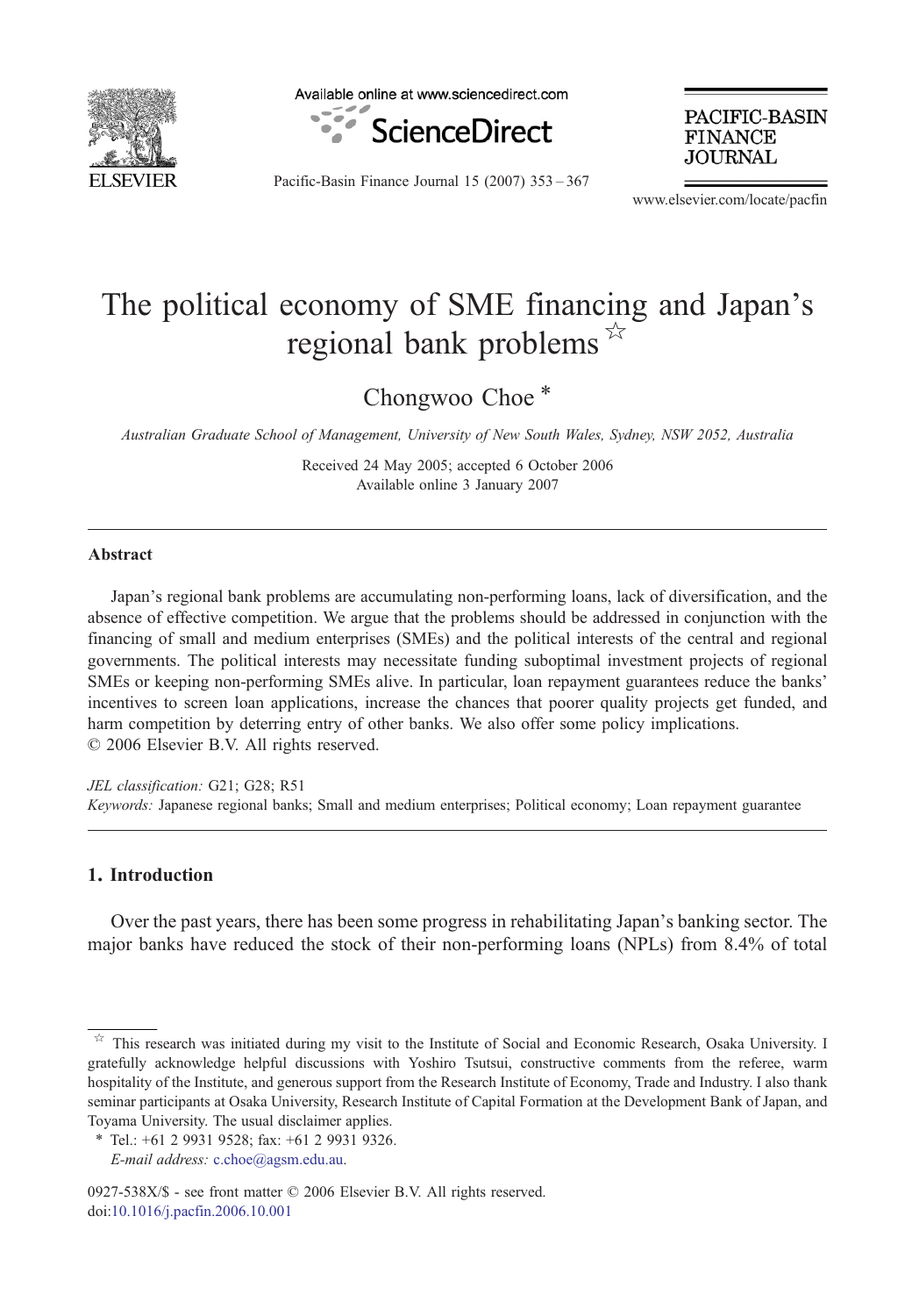lending in March 2002 to 4.7% in September 2004 ([OECD, 2005](#page--1-0)).<sup>1</sup> For the first time in many years, the top six banks, excluding Resona, had reported a combined net profit of 944 billion yen for the period of April–September, 2003, thanks to economic recovery and rising stock prices. Despite decreasing NPLs among large city banks, however, regional banks have been slow in disposing of their bad loans, culminating in the nationalization of Ashikaga Bank in November 2003. As of September 2003, regional banks carry 44% of Japan's NPLs, accounting for 4.6% of their total loans. Concerns over the slow progress in restructuring regional banks have been echoed in the comments by, among others, the OECD and the  $IMF<sup>2</sup>$  What are the main problems regional banks are facing? Why have regional banks been slow in reform? What are the obstacles and how can they be addressed? This paper attempts to offer some insight to these questions.

The problem of regional banks is inextricably linked to small and medium enterprises (SMEs) in the region. The survival of regional SMEs is in turn closely related to the political interests of local governments. It is thus imperative to understand the nature of relationships among regional banks, SMEs, and local governments. As of March 31, 2004, there are 64 regional banks in Japan.<sup>3</sup> Unlike large city banks whose customers are relatively large corporations, regional banks focus their business mainly on retail banking and the majority of their loan customers are SMEs in the region. Although the definition of SMEs varies in different countries,<sup>4</sup> SMEs employ roughly a half of the US and two-thirds of the EU workforce. SMEs rely heavily on bank financing. Their share of bank debt to total debt in G10 countries is around double that of large firms and, in some countries, exceeds 60% of all debt. Large part of SMEs' bank debt is from small regional banks [\(Takats, 2004\)](#page--1-0). In Japan, SMEs account for 99.7% of all enterprises (4.69 million enterprises in 2001), represent 70.2% of all employment (29.96 million people in 2001),<sup>5</sup> and their employees constitute 80% of voters. In return, SMEs account for 70 to 80% of the revenue for Japan's regional banks. [Table 1](#page--1-0) shows the breakdown of total loans to SMEs from various financial institutions.

How is SME financing different from that of larger corporations? First, there are scale economies in lending: per unit cost of screening and monitoring a loan decreases as the size of loan increases. If firm size is positively related to loan size, then the average cost of serving SMEs is larger than that for larger firms. Second, banks suffer more from acute information asymmetry with SMEs than with larger firms, which again necessitates larger screening and monitoring costs. Information asymmetry is also one of the factors that keep SMEs from using direct financing. To an extent, such costs of information asymmetry can be reduced through relationship banking or collateralized loans. While banks have resorted to such mechanisms in Japan, the government's loan repayment guarantee has been the most influential and controversial in SME financing. We discuss this below.

The close ties between regional banks and local governments play an important role in the relationship between regional banks and local SMEs. Regional banks are the designated financial institutions of local governments, which implies that tax payments, government transfers, public officials' salaries, and other public funds represent stable sources of cash flow into regional banks. Regional banks also assist with the promotion of regions through their activities as underwriters

<sup>1</sup> For the year to March 2004, NPLs have decreased from 5.3% of all loans to 2.9% at Mitsubishi Tokyo Financial Group, from 8.4% to 5.0% at Sumitomo Mitsui Financial Group, and from 6.3% to 4.4% at Mizuho ("Better, not well", The Economist, May 27, 2004).<br><sup>2</sup> OECD, 2005; "Regional banks endangering economy", The Japan Times, April 7, 2004.

<sup>&</sup>lt;sup>3</sup> Since 1989, 65 new regional banks were created from what used to be referred to as 'Sogo Banks'. These secondary regional banks perform more or less the same functions as the original 64 regional banks.

<sup>4</sup> See [Schaede \(2004\)](#page--1-0), for example. <sup>5</sup> Source: Small and Medium Enterprise Agency ([http://www.chusho.meti.go.jp\)](http://www.chusho.meti.go.jp).